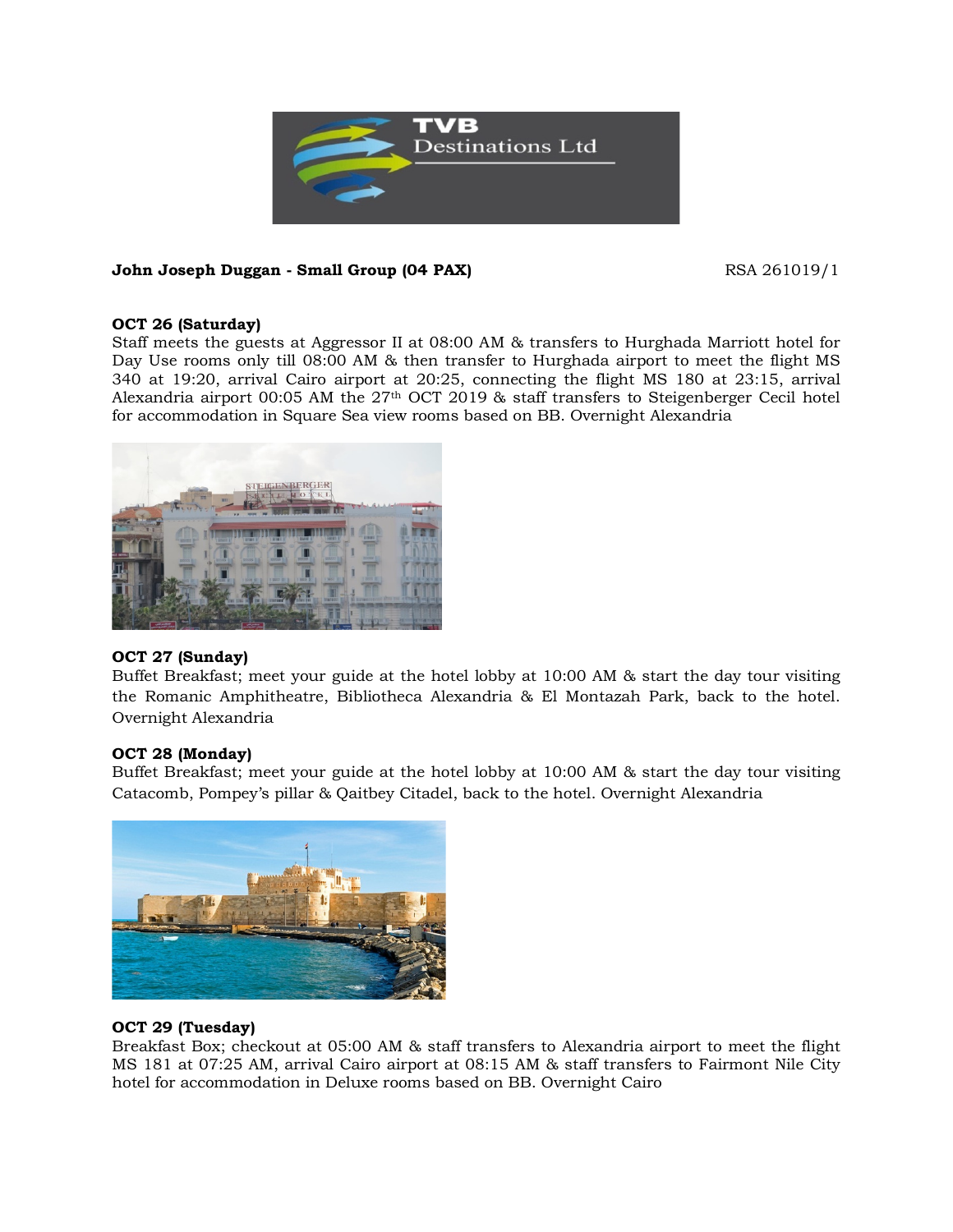#### **OCT 30 (Wednesday)**

Buffet Breakfast; meet your guide at the hotel lobby at 08:00 AM for a tour of the Giza plateau featuring the Great Pyramid and Sphinx, the Egyptian National Museum where you will be amazed by King Tut's treasures, spend the Afternoon at Khan El Khalily Bazaars & El Moez Street, back to the hotel. Overnight Cairo



## **OCT 31 (Thursday)**

Breakfast; checkout & staff transfers to Cairo airport to meet the flight MS 361 at 11:20 AM, arrival Luxor airport at 12:30 PM & staff transfers to Sonesta Saint George Luxor hotel for accommodation in Side Nile view rooms based on BB. Overnight Luxor

## **NOV 01 (Friday)**

Buffet Breakfast; meet your guide at the hotel lobby at 08:00 AM & start the full day tour of the West bank visiting Valley of the Kings, Hatshepsut Temple, Colossi of Memnon & Karnak Temple in the East bank, back to the hotel. Overnight Luxor



## **NOV 02 (Saturday)**

Buffet Breakfast; checkout & staff transfers to Luxor airport to meet Cairo flight, arrival Cairo airport & staff transfers to Le Passage Cairo hotel for accommodation in Deluxe rooms based on BB. Overnight Cairo

## **NOV 03 (Sunday)**

Breakfast; checkout & staff transfers to Cairo airport to meet the departure flight

## **PACKAGE RATE WILL BE AS FOLLOWS:**

**USD \$ 1669.00 per Person in** 

**DBL USD \$ 625.00 SGL** 

**Supplement**